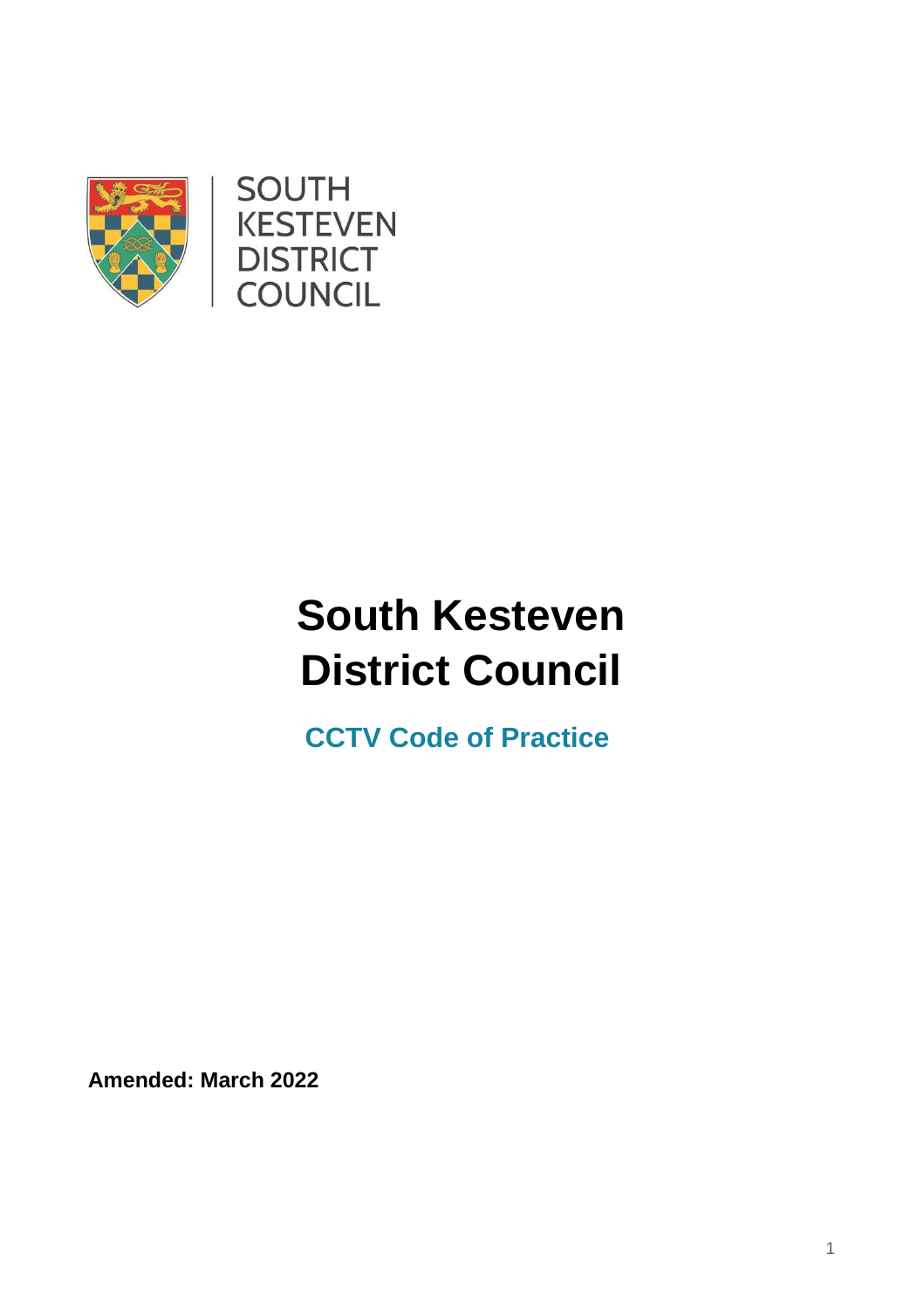| 1.0 System Overview and Management                     | 4  |
|--------------------------------------------------------|----|
| 1.1 Introduction                                       | 4  |
| 1.2 Location                                           | 5  |
| 1.3 Signage                                            | 5  |
| 1.4 Purpose of CCTV                                    | 5  |
| 1.5 Aims                                               | 5  |
| 1.6 Management                                         | 6  |
| 1.7 Control Room Personnel                             | 6  |
| 2.0 The System                                         | 7  |
| 2.1 Introduction & Purpose                             | 7  |
| 2.2 CCTV Coverage                                      | 7  |
| 2.3 Operational Details                                | 7  |
| 2.4 Access to Network                                  | 7  |
| 2.5 Assessment of the System                           | 7  |
| 3.0 Legislative Framework                              | 8  |
| 3.1 Background                                         | 8  |
| 3.2 Human Rights Act 1998                              | 8  |
| 3.3 General Data Protection Regulation                 | 8  |
| 3.4 Regulation of Investigatory Powers Act 2000 (RIPA) | 9  |
| 3.5 Right of Access                                    | 9  |
| 3.7 Access to and Disclosure of Images                 | 10 |
| 4.0 Camera Siting, Image Quality and Data Access       | 11 |
| 4.1 Siting the Cameras                                 | 11 |
| 4.2 Processing of the images                           | 11 |
| 5.0 Control Room Use                                   | 12 |
| 5.1 Key Personnel                                      | 12 |
| 5.2 Control Room Access                                | 12 |
| 5.3 Visitors' Book / Declaration of Confidentiality    | 12 |
| 5.4 Control Room Physical Security                     | 13 |
| 5.5 Communications                                     | 13 |
| 5.6 Council Complaints Procedure                       | 13 |
| 6.0 Body Worn Video (BWV)                              | 13 |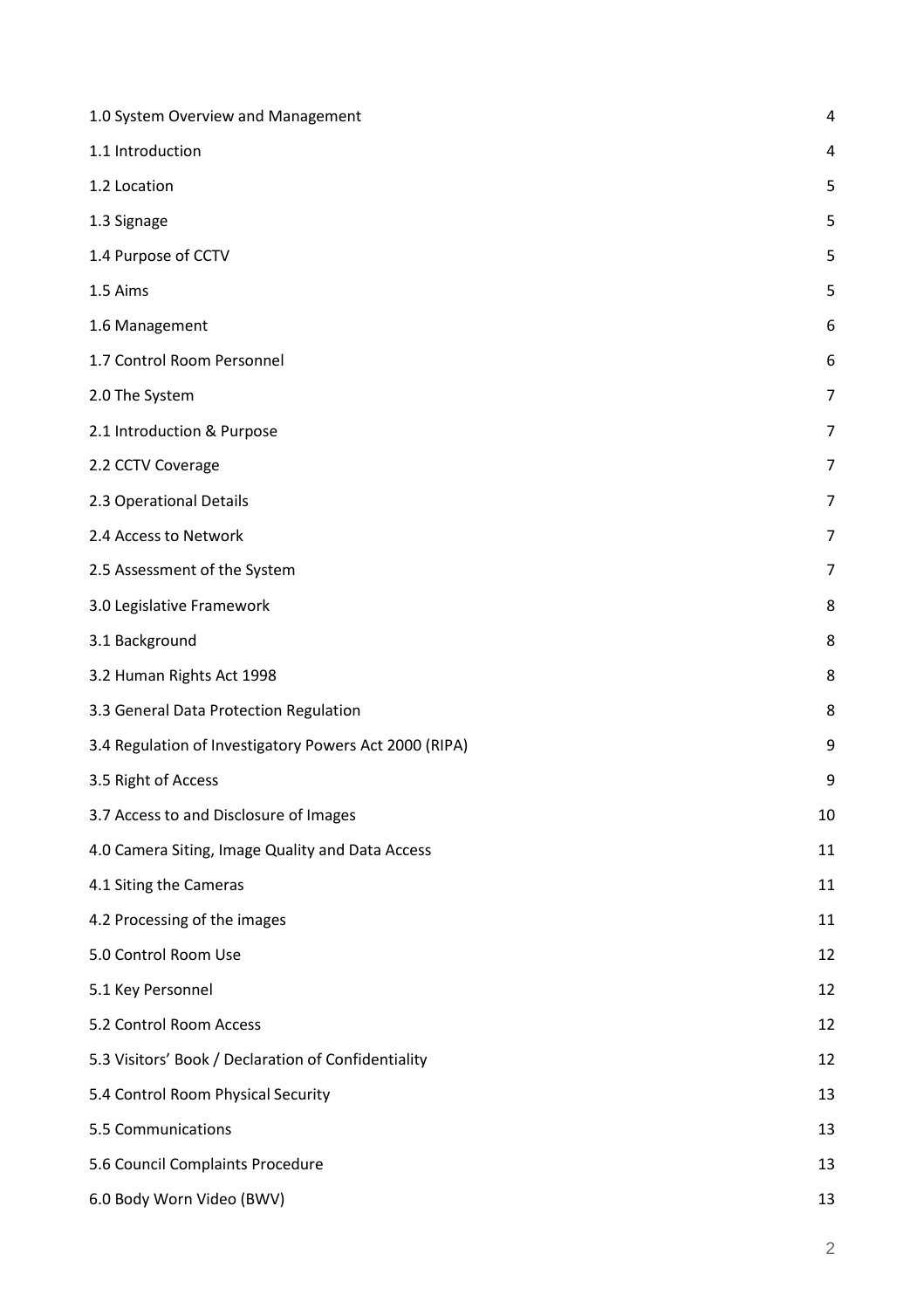[6.2 Legislation](#page-12-5) 13

[6.4 Requests to View Footage](#page-14-0) 15

| <b>Date</b> | <b>Version</b> | <b>Comments</b>              | <b>Authorised by</b>             |
|-------------|----------------|------------------------------|----------------------------------|
| 03/08/2020  |                | <b>Body Worn CCTV Update</b> | <b>Community Resilience Lead</b> |
| 20/08/2021  |                |                              | <b>Community Safety Lead</b>     |
| 29/10/2021  |                | Role Change Updates          | <b>Community Safety Lead</b>     |
| 22/03/2022  |                | <b>Role Change Updates</b>   | <b>Community Safety Lead</b>     |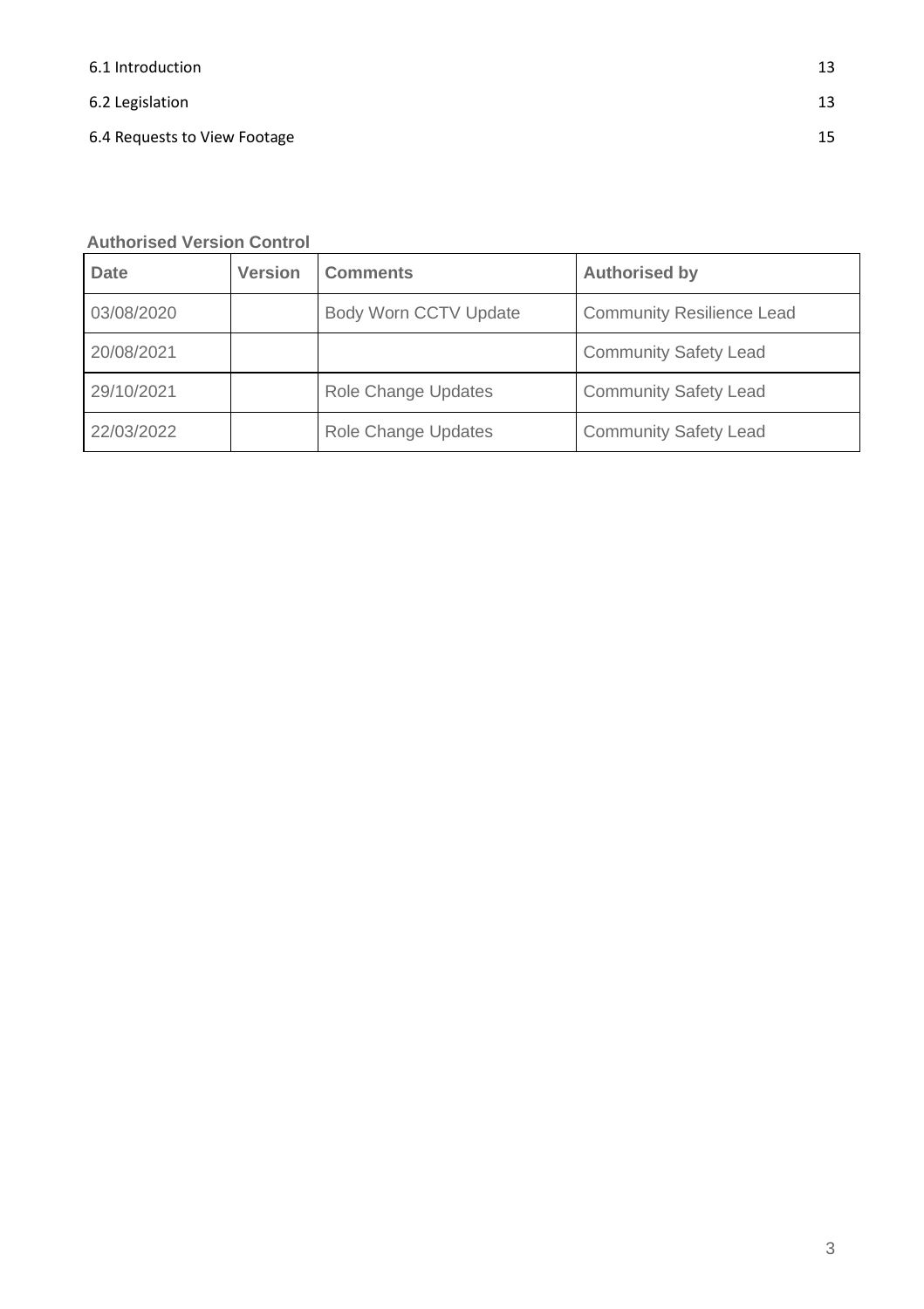## <span id="page-3-0"></span>**1.0 System Overview and Management**

## <span id="page-3-1"></span>**1.1 Introduction**

This Code of Practice aims to introduce measures to ensure accountability, high standards, good quality information and effective partnerships between the Police and the System owners/users. It is available to the public via the South Kesteven District Council website.

The purpose of this document is to state the intention of the owners and the managers, on behalf of South Kesteven District Council CCTV as a whole and as far as is reasonably practicable, to support the objectives of the system and to outline how it is intended to do so.

All sections of the Code of Practice are subject to continuous review and reference should be made to the issue date shown on the front of the document. The Code of Practice is intended to reflect the spirit and guidance issued by the Information Commissioner's Office - In the picture: A data protection code of practice for surveillance cameras and personal information.

#### <https://ico.org.uk/media/1542/cctv-code-of-practice.pdf>

The most up to date version of this guide is kept with this Code of Practice.

This Scheme is accredited full certification, Surveillance Camera Commission CoP and to BS 7958. The British Standard provides good practice and takes due regard of the 12 guiding principles of the Surveillance Code of Practice, the Information Commissioners CCTV Code of Practice and the principles of the Data Protection Act 1998.

All recorded material is owned by South Kesteven District Council and will be subject to statutory conditions of the General Data Protection Regulations, Human Rights Act, Regulation of Investigatory Powers Act and in accordance with this Code of Practice.

The CCTV system will only be used to achieve the aims and objectives as set out in the Code of Practice. Cameras will at no time, without authority, be used to view inside private residences/premises. No sound recording will be used in public places.

The Community Safety Lead will oversee compliance of this Code and recommend any changes necessary. Minor changes (no significant impact upon the Code or the Scheme) can be made by The Community Safety Lead. Any changes will be fully documented and communicated to all relevant staff and partner agencies where appropriate.

Major changes (significant impact upon the Code or Scheme) to this Code will require formal approval by the Portfolio Holder/Cabinet Member with responsibility for CCTV and will only take place after relevant consultation.

The single point of contact for the Scheme is the Community Safety Lead. The single responsible officer is the Deputy Chief Executive.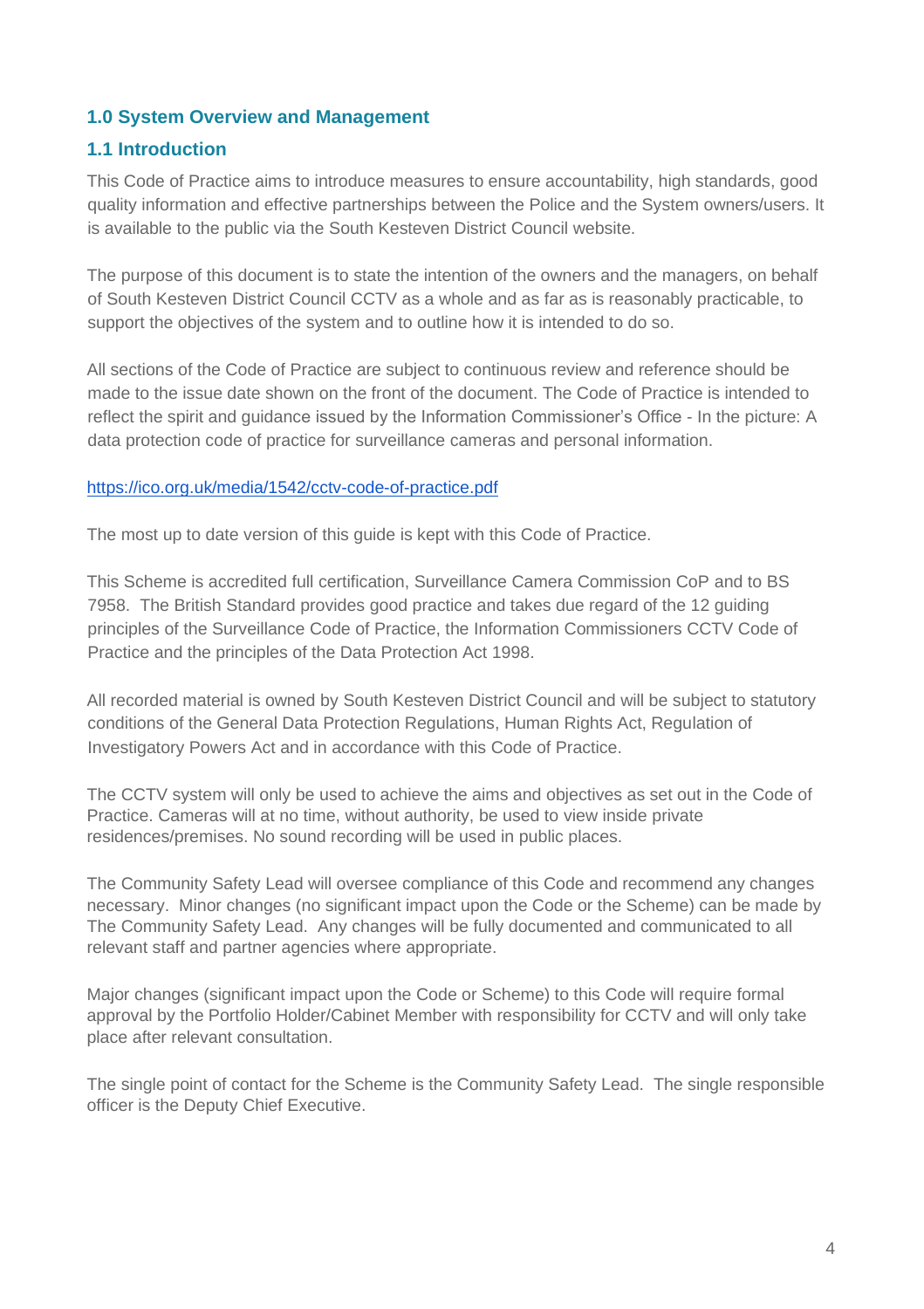# <span id="page-4-0"></span>**1.2 Location**

This Code of Practice relates to the Closed Circuit Television System (CCTV) installed in the areas of Grantham, Bourne, Stamford and The Deepings which are operated by South Kesteven District Council.

The Control Room is owned and staffed by employees of the Council who will monitor and control the cameras 24 hours every day. The control room is in Grantham however the exact location is not disclosed to the general public.

# <span id="page-4-1"></span>**1.3 Signage**

In accordance with the General Data Protection Regulation, signage is in place informing the Public that they are entering a zone covered by surveillance equipment. Annual review of signage is undertaken.

# <span id="page-4-2"></span>**1.4 Purpose of CCTV**

The system provides coverage of retail, commercial, residential, recreational, car parks and open space areas located in the District of South Kesteven.

The purpose of the scheme is to help provide a safe public environment for the benefit of those people who live, work, trade, visit, service and enjoy the facilities of the town centres.

The system will be used for the provision of recordings for evidential purposes to the police and other bodies having prosecuting powers and, in some cases, insurance companies dealing with road traffic accidents.

This Code of Practice is supplemented by a separate Procedures Manual which is stored securely within the control room, and also accessible electronically, for use by Operators.

# <span id="page-4-3"></span>**1.5 Aims**

CCTV will play a major role in making the District safer helping to provide evidence where a crime or anti-social behaviour has been committed and ultimately to reduce crime where cameras are operational. CCTV will help reduce the fear of crime.

The CCTV facility assists the Council in delivering the following Corporate Priorities;

| 1. Priority 1 - Grow the Economy                 |  |
|--------------------------------------------------|--|
| 2. Priority 2 - Keep SK Clean, Green and Healthy |  |
| 3. Priority 3 - Support Good Housing For All     |  |
|                                                  |  |

4. Priority 4 - Promote Leisure, Arts and Culture

Parts of our District relies upon tourism for its income. Residents and visitors to the region need to be reassured that it is a safe place to live and visit. CCTV is seen as a vital component in the Council's efforts to reduce the actual incidence of crime and to alleviate the perception of crime in the minds of the local and transient population.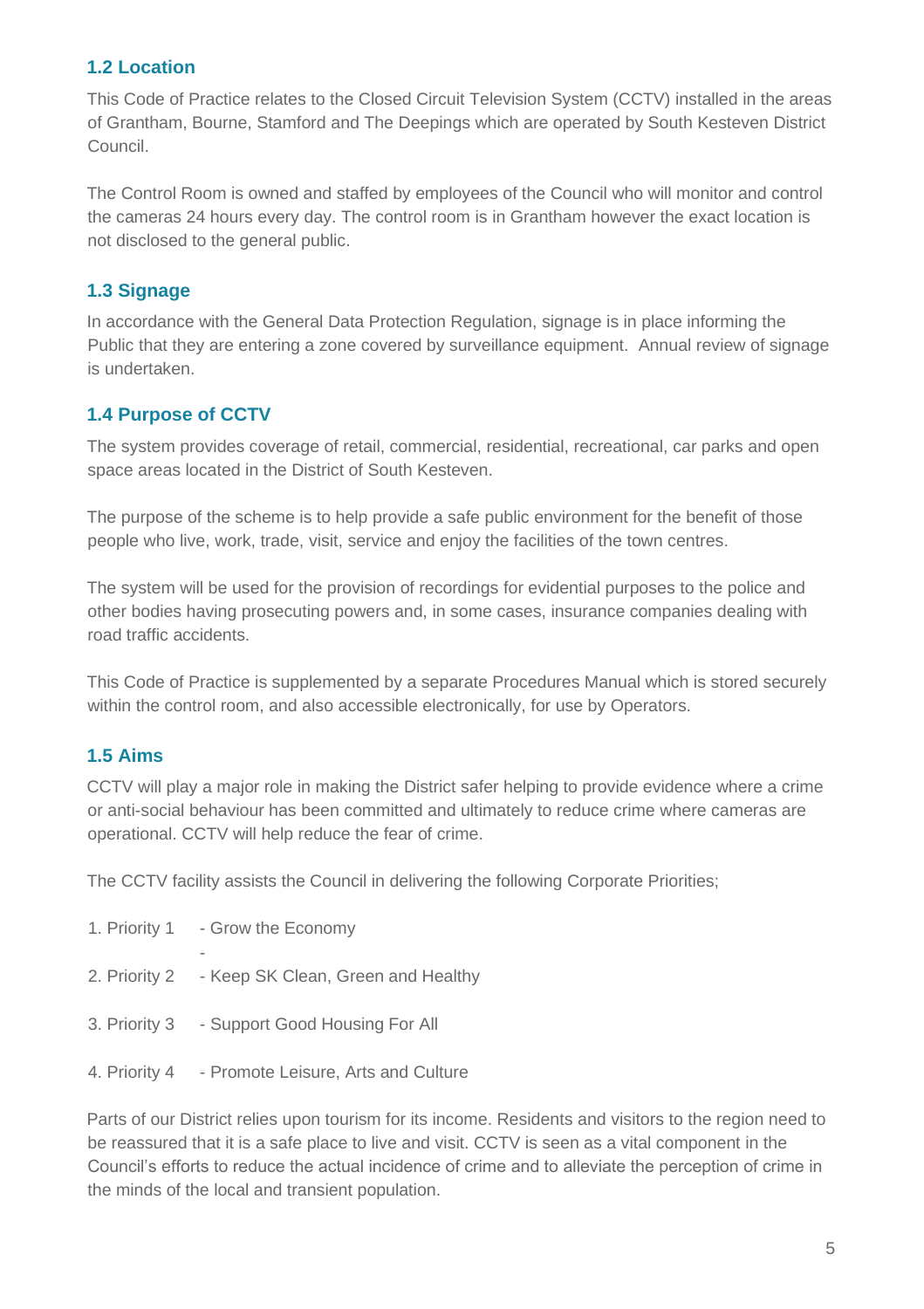The Objectives of the scheme are:-

- To assist in the detection and prevention of crime;
- To help provide evidential material for court proceedings;
- To deter those having criminal intent;
- To reduce the fear of crime and give confidence to the public that they are in a secure environment;
- To provide safer communities;
- To assist in improving the environment of the areas monitored;
- To maintain and enhance the commercial viability of the area and to encourage continued investment;
- To reduce acts of vandalism;
- To assist in the prevention and detection of antisocial behaviour that would deter members of the public from using the regions facilities;
- To reduce vehicle related crime and anti-social behaviour in car parks;
- To assist with traffic management.

# <span id="page-5-0"></span>**1.6 Management**

The beneficial owner of the system is:- South Kesteven District Council ("The Council") :St Peter's Hill, Grantham, Lincolnshire, NG31 6PZ

The Data Controller is:- South Kesteven District Council

Control Room General Enquiries:- Control Room Operational Supervisor – 01476 406080

# <span id="page-5-1"></span>**1.7 Control Room Personnel**

South Kesteven District Council will be responsible for selecting and employing personnel to staff the control room. They are selected using the criteria of standard job descriptions and person specification. Employees are required to have qualities of personal integrity and each has to pass enhanced Police Vetting procedures (NPPV2).

All new employees undertake a minimum of 40 hours of intensive in-house training on the operation and use of the system. Further training is given for operators to familiarise themselves with camera locations and local streets.

Only personnel who are fully trained or under supervised training in the use of the systems monitoring equipment, communication system and the operational and management procedures required under this Code of Practice will be permitted to undertake permanent duties on CCTV monitoring.

Employees work shifts covering 24 hours a day, 365/6 days per year. The minimum staff complement will be sufficient to allow the control room to function.

All personnel working within the control room will complete an electronic duty log book showing the date and the start and finish times of their duty within the control room.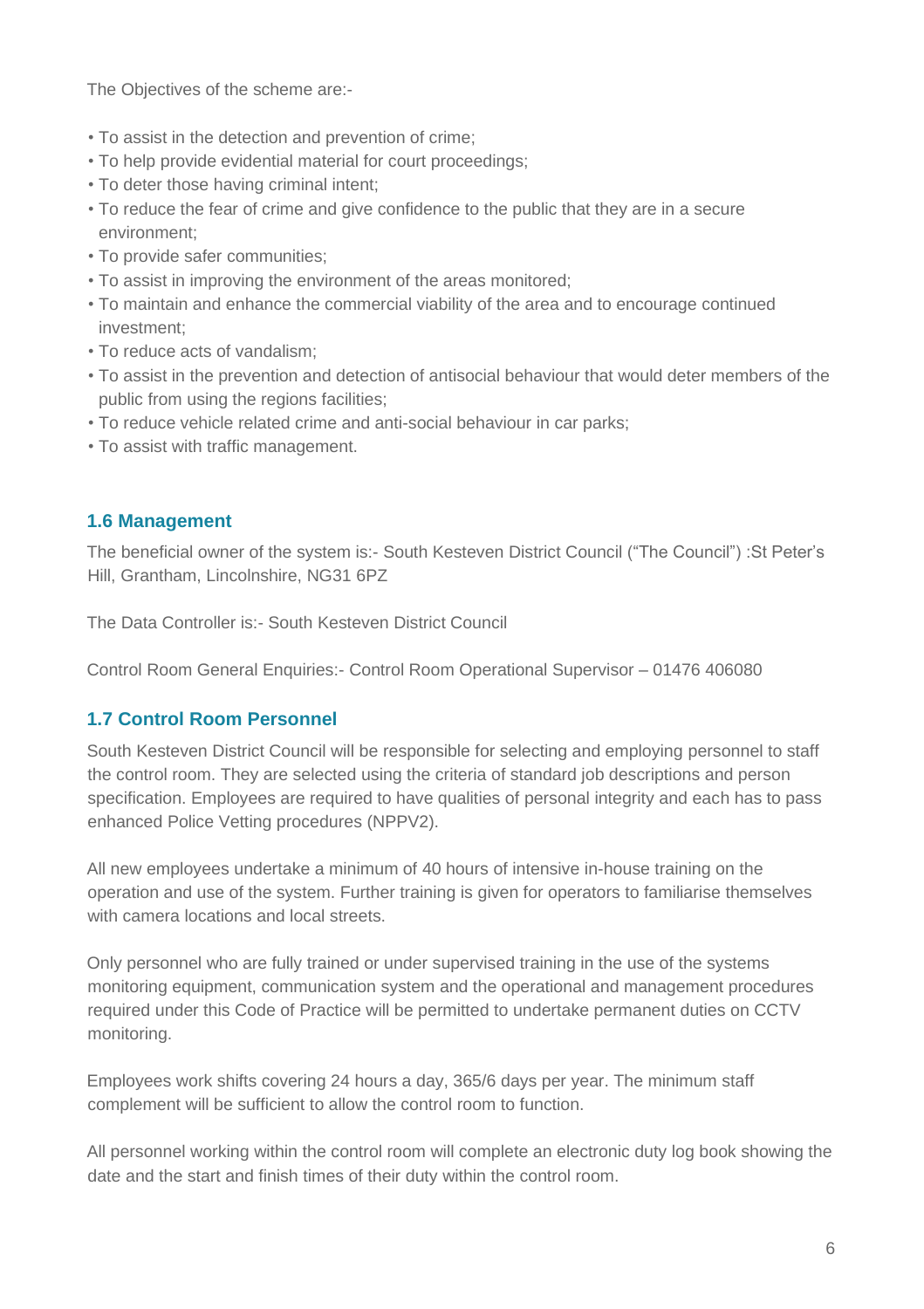## <span id="page-6-0"></span>**2.0 The System**

#### <span id="page-6-1"></span>**2.1 Introduction & Purpose**

The system provides CCTV surveillance in and around Grantham, Stamford, Bourne and The Deepings. Most images are transmitted via British Telecom's (BT) fibre optic network and some are IP cameras which transmit their images via Local Area Network.

#### <span id="page-6-2"></span>**2.2 CCTV Coverage**

The level of coverage in each of the areas with the Pan, Tilt and Zoom (PTZ) cameras is generally monitor and detection. Active patrols of vulnerable areas recognition or identification can be achieved. Coverage with the static cameras is monitoring and detection.

Total privacy within the surveillance area cannot be guaranteed however the cameras will not be used to unduly monitor persons going about their lawful business. Persons will only be specifically monitored if there is suspicion or knowledge that an offence has or may be about to occur.

#### <span id="page-6-3"></span>**2.3 Operational Details**

The CCTV system operates 24 hours a day, 365 days a year and is staffed by fully trained Council personnel.

There is a direct radio link to the communications room at Lincolnshire Police Headquarters. This allows access to Police Officers on the ground (through Control) and is sited on the main control desk in the CCTV control room. The CCTV service will comply with the Airwave Service Code of Practice and holds the necessary TEA2 User Sub Licence.

The CCTV control room also has a direct link with local retail premises via Zello. This assists with responding to the problems of shoplifting, pickpockets etc. We assist in the apprehension and prosecution of shoplifters and other criminal offenders active in the Districts town centres.

#### <span id="page-6-4"></span>**2.4 Access to Network**

The CCTV cameras can only be controlled and recorded by authorised personnel in the control room. A limited number of camera feeds are available to Lincolnshire Police for operational purposes.

#### <span id="page-6-5"></span>**2.5 Assessment of the System**

The Council (The Owner) is responsible for ensuring that the system is evaluated periodically, on a minimum of a once per annum basis.

Evaluation will include statistical reports on the number of:-

- incidents monitored
- incidents reviewed
- evidence provided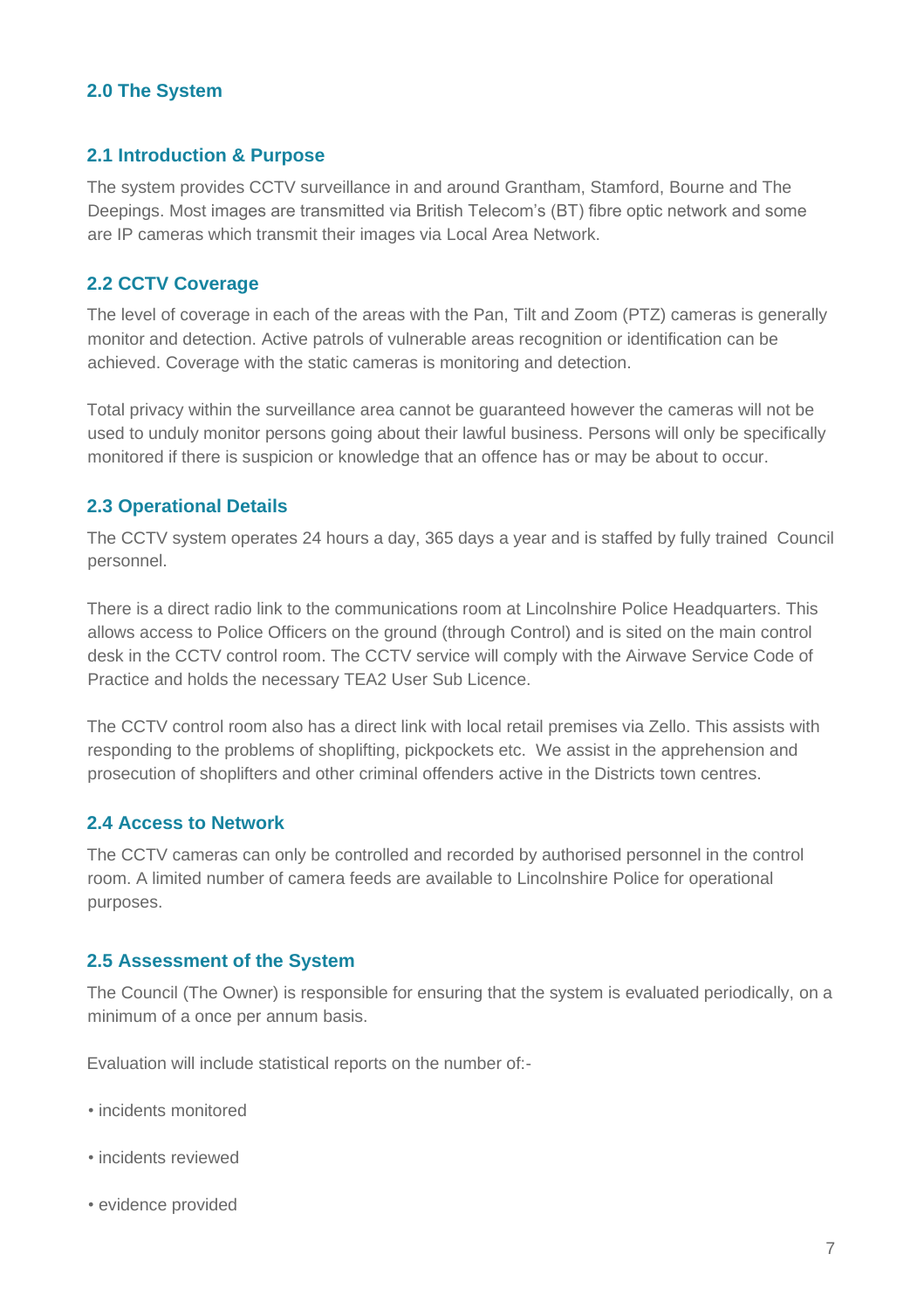# <span id="page-7-0"></span>**3.0 Legislative Framework**

# <span id="page-7-1"></span>**3.1 Background**

The system is registered with the Information Commissioner under the General Data Protection Regulation. The latest certificate is available on the website of the Information Commissioner. South Kesteven District Council recognises that the use of CCTV could potentially impact on a member of the public's right to respect for private and family life afforded by Article 8 of the European convention on Human Rights and the Human Rights Act 1998. CCTV will therefore only be used for the prevention and detection of crime or disorder, to ensure public safety or to maintain safety within and around the district. CCTV for covert or targeted surveillance purposes will be carried out in accordance with the Regulations of Investigatory Powers Act 2000 (RIPA) and will be subject to the appropriate authority levels.

# <span id="page-7-2"></span>**3.2 Human Rights Act 1998**

This code will observe Articles 6 and 8 of the Human Rights Act 1998 and will incorporate those safeguards necessary to protect the rights of privacy, except where the law permits specific surveillance activities.

# <span id="page-7-3"></span>**3.3 General Data Protection Regulation**

All Closed Circuit Television (CCTV) schemes that receive, hold or process data about a known person are obliged to conform to the General Data Protection Regulation. The Act covers CCTV systems used in areas where the public would have a "right to visit" and requires that personal data must be:-

- (a) "Processed lawfully and fairly and in a transparent manner in relation to an Individual;
- (b) Collected for specified, explicit and legitimate purposes and not further processed in a manner that is incompatible with those purposes. Further processing for archiving purposes in the public interest, scientific or historical research purposes or statistical purposes shall not be considered to be incompatible with the initial purposes.
- (c) Adequate, relevant, and limited to what is necessary in relation to the purposes for which they are processed.
- (d) Accurate and, where necessary, kept up to date. Every reasonable step must be taken to ensure that personal data that are inaccurate, having regards to the purposes for which they are processed, are erased or rectified without delay.
- (e) Kept in a form which permits identification of data subjects for no longer than is necessary for the purposes for which the personal data are processed; personal data may be stored for longer periods insofar as the personal data will be processed solely for archiving purposes in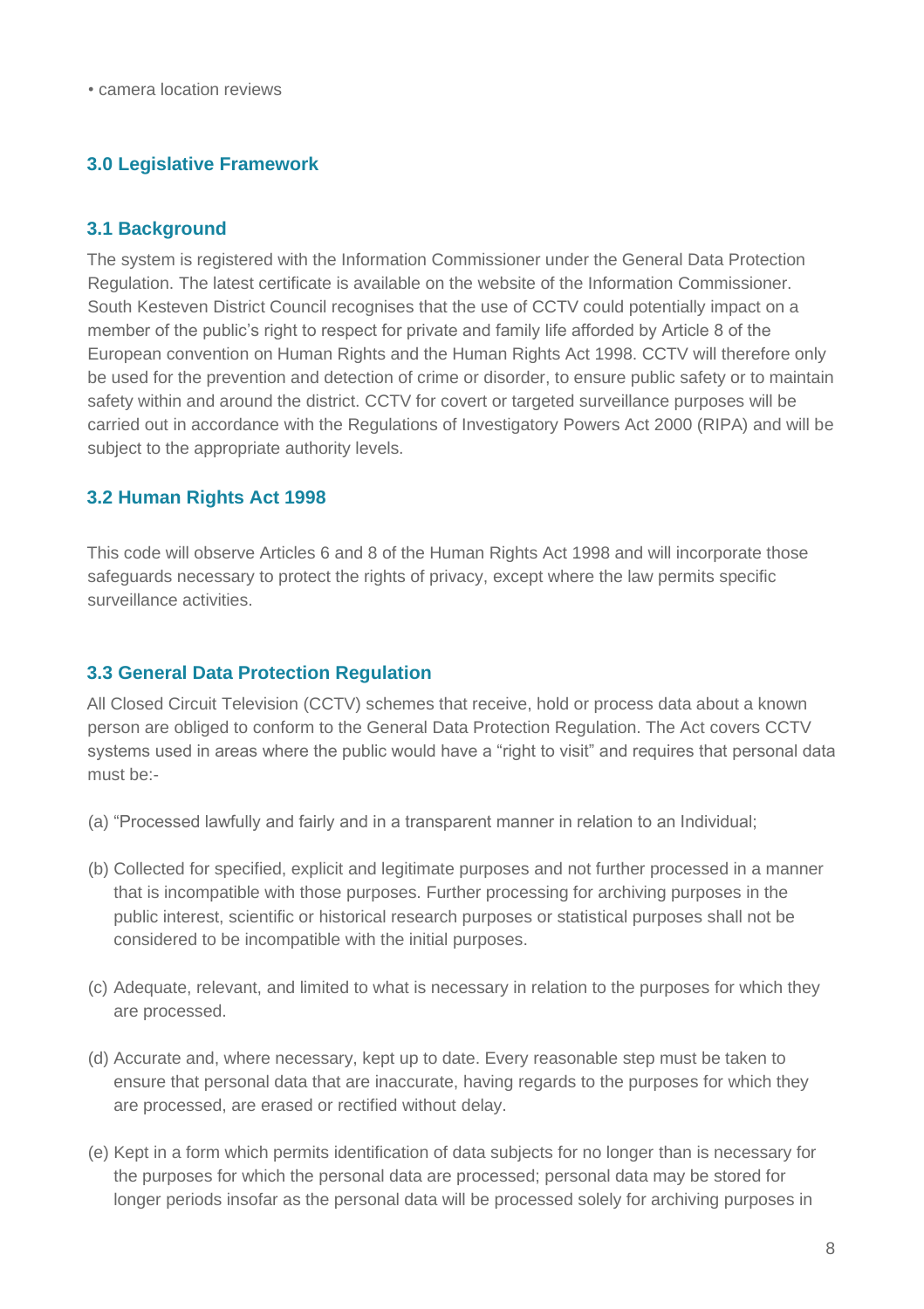the public interest, scientific or historical research purposes or statistical purposes subject to implementation of the appropriate technical and organisational measures required by the GDPR in order to safeguard the rights and freedoms of individuals; and

(f) Processed in a manner that ensures appropriate security of the personal data, including protection against unauthorised or unlawful processing and against accidental loss, destruction or damage, using appropriate technical or organisational measures."

Article 5(2) requires that "The controller shall be responsible for, and be able to demonstrate, compliance with the principles."

# <span id="page-8-0"></span>**3.4 Regulation of Investigatory Powers Act 2000 (RIPA)**

When it is necessary to carry out 'DIRECTED OR COVERT SURVEILLANCE' the appropriate authority will be obtained from the relevant authority.

# <span id="page-8-1"></span>**3.5 Right of Access**

(Subject Access Request)

Under GDPR individuals will have the right to obtain:-

- Confirmation that their data is being processed.
- Access to their personal data.
- Other supplementary information this largely corresponds to the information that should be provided in a privacy notice (see article 15 of the GDPR).

#### **Who receives the initial enquiry?**

Subject Access Requests should be sent to the Data Protection Officer and information is available on the Council's website.

## [www.southkesteven.gov.uk](http://www.southkesteven.gov.uk/)

#### **Charges**

A copy must be provided free of charge however a "reasonable fee" may be charged if the request is manifestly unfounded or excessive or particularly repetitive.

#### **Response times**

The information must be provided without delay and at the latest within one month of receipt.

3.6 Freedom of Information Requests

- Freedom of information requests should be addressed to the Data Protection Officer and details of this is available on the council's website; [www.southkesteven.gov.uk](http://www.southkesteven.gov.uk/)
- The information must be provided without delay and at the latest within 20 working days of receipt.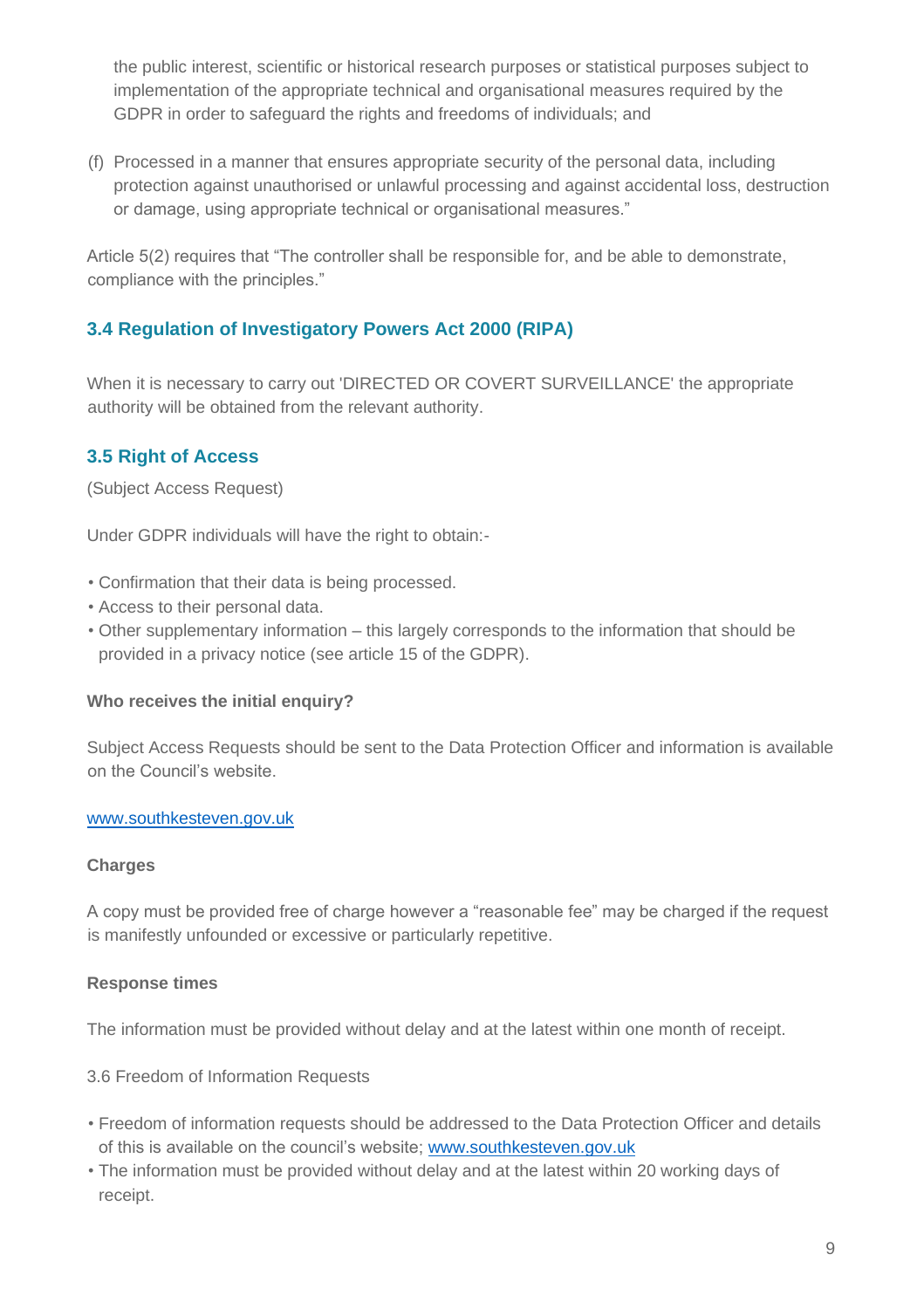• A copy of the response must be sent to the FOI officer.

# <span id="page-9-0"></span>**3.7 Access to and Disclosure of Images**

## **General Policy**

All requests for the release of data shall be processed. All such requests shall be channelled through the CCTV Manager , although day to day responsibility may be devolved to the Control Room Supervisor.

#### **Request to View Data**

a) Primary requests to view data generated by a CCTV System are likely to be made by third parties for any one or more of the following purposes:

Providing evidence in criminal investigations or proceedings (Police and Criminal Evidence Act 1984 (9), Criminal Procedure and Investigation Act 1996 (7).

- Providing evidence in civil proceedings.
- The prevention of crime and disorder
- The investigation and detection of crime (may include identification of offenders)
- Identification of witnesses
- Public Interest

b) Third parties, which are required to show adequate grounds for disclosure of data within the above criteria, may include, but are not limited to:

- Law Enforcement Agencies
- Statutory authorities with powers to prosecute, (e.g. Customs and Excise; Environmental Services; Trading Standards, etc.)
- Solicitors
- Plaintiffs in civil proceedings
- Accused persons or defendants in criminal proceedings
- Insurance companies in connection with road traffic incidents
- Other agencies, as specified in the Code of Practice according to purpose and legal status.

c) Media disclosure - There is generally no release of data to the media in the event of a request from the media for access to recorded material. Data may be released to the media, to educate the public on certain offences, to promote public safety, to protect staff and contractors, where it is decided that it is in the public's interest or that the public's assistance is required to identify a victim or perpetrator in relation to a criminal or anti-social behavioural incident.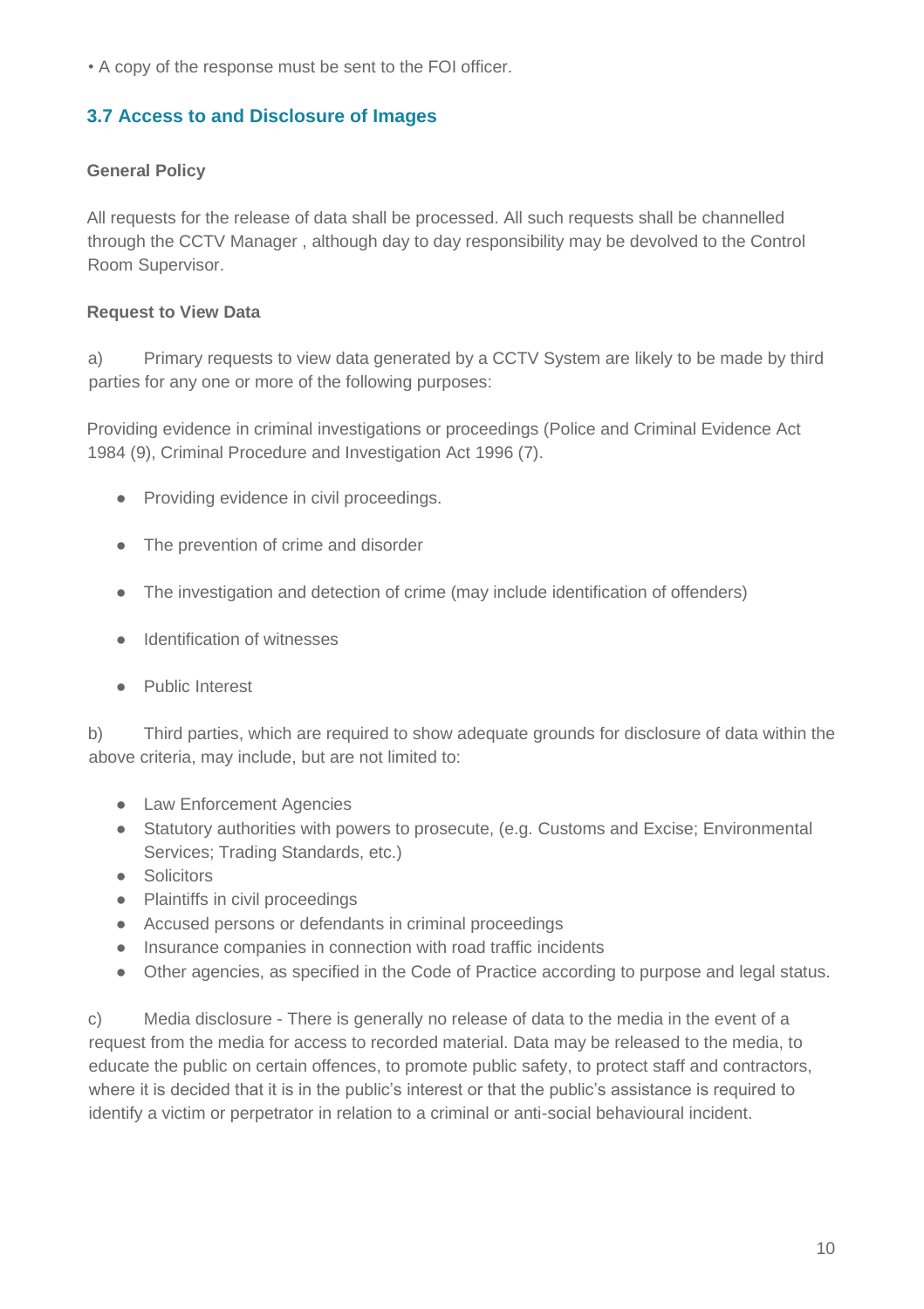d) Viewing of Images - As the scheme is registered with the Information Commissioner it is necessary to provide a viewing station away from the Control room, or in an area to protect the images of other individuals on the recordings being disclosed.

e) Disclosure of images - Where images are disclosed to a third party, they become the data controller for their copy/ ie of the image/s and are responsible for compliance with GDPR.

# <span id="page-10-0"></span>**4.0 Camera Siting, Image Quality and Data Access**

# <span id="page-10-1"></span>**4.1 Siting the Cameras**

Cameras have been sited to provide surveillance of the town centres, selected car parks, civic offices and other Council public buildings. The system comprises of a mixture of Pan Tilt Zoom (PTZ) and Static functionality.

Static camera installations provide a fixed field of view of a particular scene e.g. an area of a car park or stairwell. Fully functional installations provide (PTZ) functionality and can be utilised to monitor a range of scenes under operator / automatic tour or preset control.

A number of PTZ installations are situated within residential areas. However these cameras will be controlled in accordance with the Operational Procedures Manual and all operators will be fully aware that they are only able to use the equipment in order to achieve the purpose(s) for which it has been installed. In certain circumstances or upon approved request, it is a function of the equipment that parts of specific scenes may be electronically "blanked" from providing a view of an area.

# <span id="page-10-2"></span>**4.2 Processing of the images**

All new installations and upgrade of existing cameras will be commissioned in line with a privacy impact statement to ensure that the cameras deliver the correct field of view and are of adequate quality for their requirement.

Images will not be retained for longer than is necessary. They are stored in digital format on hard drives for a period of 30 days. After this time the images are erased.

Only authorised personnel in the control room can access the data stored on the hard drives.

All data will be handled in accordance with this Code Of Practice (COP) and reference should be made to the Operational Procedures Manual. All operators of the system will be fully trained in handling and processing data.

Evidential images will be provided on DVDs or Hard drives which are referenced and recorded on Request For CCTV Recorded Material Form, located in control room. This is to prevent the unlawful release of footage.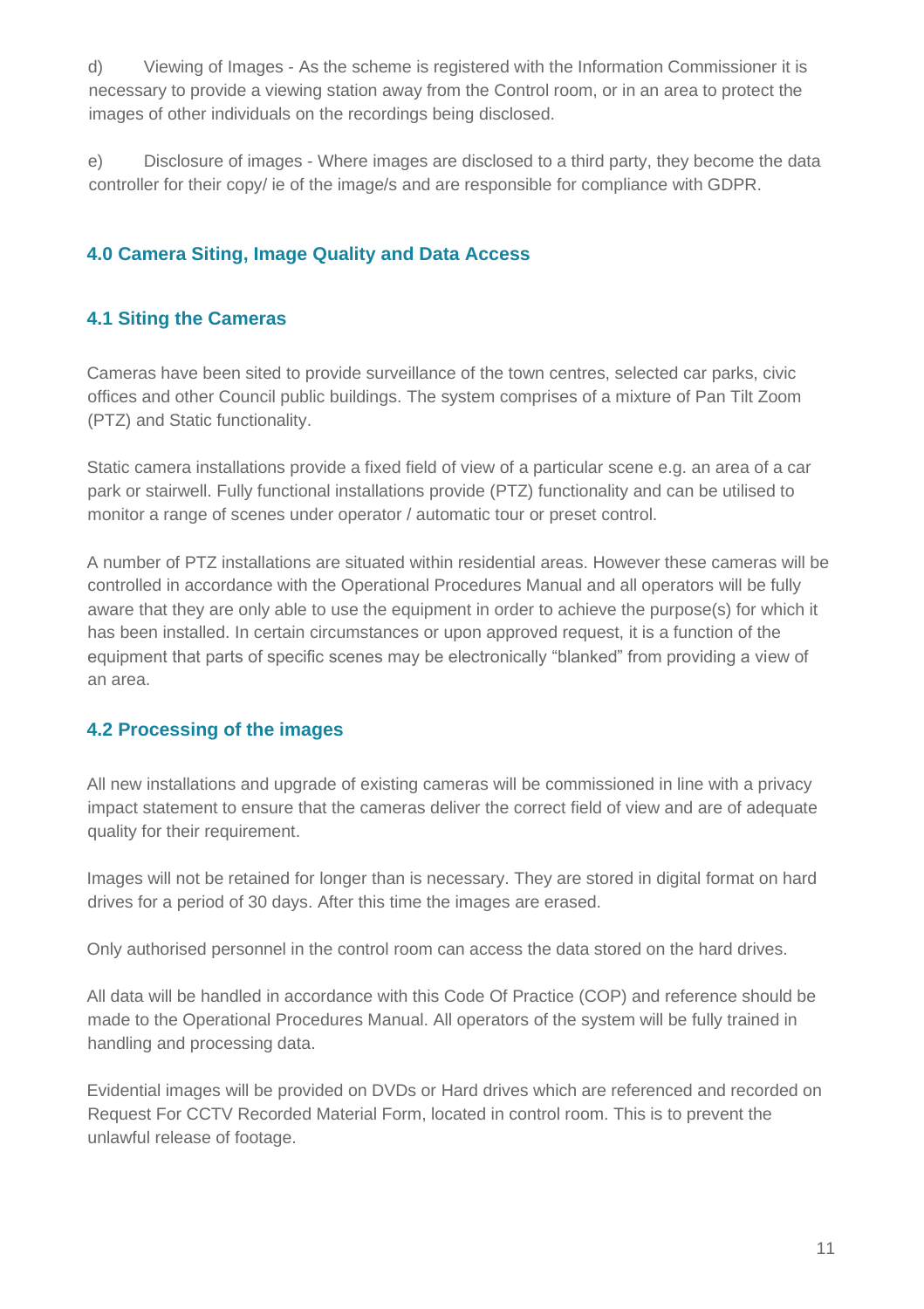# <span id="page-11-0"></span>**5.0 Control Room Use**

# <span id="page-11-1"></span>**5.1 Key Personnel**

#### **CCTV Manager**

The control room is managed locally by a manager (Community Safety Lead) with direct control of the scheme. The manager retains responsibility for the implementation of procedures to ensure that the system operates according to the purpose for which it was installed and in accordance with the objectives identified for the system.

#### **Control Room Operational Supervisor**

The Supervisor has a responsibility to always ensure that the system is operated in accordance with the policy and all procedural instructions relating to the system, and for bringing to the immediate attention of the manager any matter affecting the operation of the system, including any breach or suspected breach of the policy, procedural instructions, security of data or confidentiality.

## <span id="page-11-2"></span>**5.2 Control Room Access**

Only visitors with a valid reason will be allowed access to the control room and monitored areas. Public access to the monitoring and/or recording facility will be prohibited except for lawful, proper, and sufficient reasons and only then with the personal authority of the Manager or Supervisor. Any such visits will be fully supervised by the Manager or the Operational Supervisor.

#### **Police Access**

Police Officers are routinely granted 24 hours access to the control room and monitoring area for the purpose of retrieving evidence, advising on criminal intelligence, operational, liaison and security purposes. These times may be adjusted subject to operational requirements.

#### **Contractor Access**

Only trained and authorised personnel will be granted access to the control room or monitoring areas for the purpose of system maintenance.

#### **Inspectors/Auditors Access**

The Control Room Operational Supervisor will carry out a monthly audit of the CCTV room ensuring that procedures are followed. The Council's auditors carry out an audit on the CCTV Service every 3 years. These visits may take place at any time without warning.

# <span id="page-11-3"></span>**5.3 Visitors' Book / Declaration of Confidentiality**

ALL visitors will be required to sign a visitors' book located in the CCTV Control Room. Visitors are required to make an undertaking that all information witnessed during their visit will be held as confidential.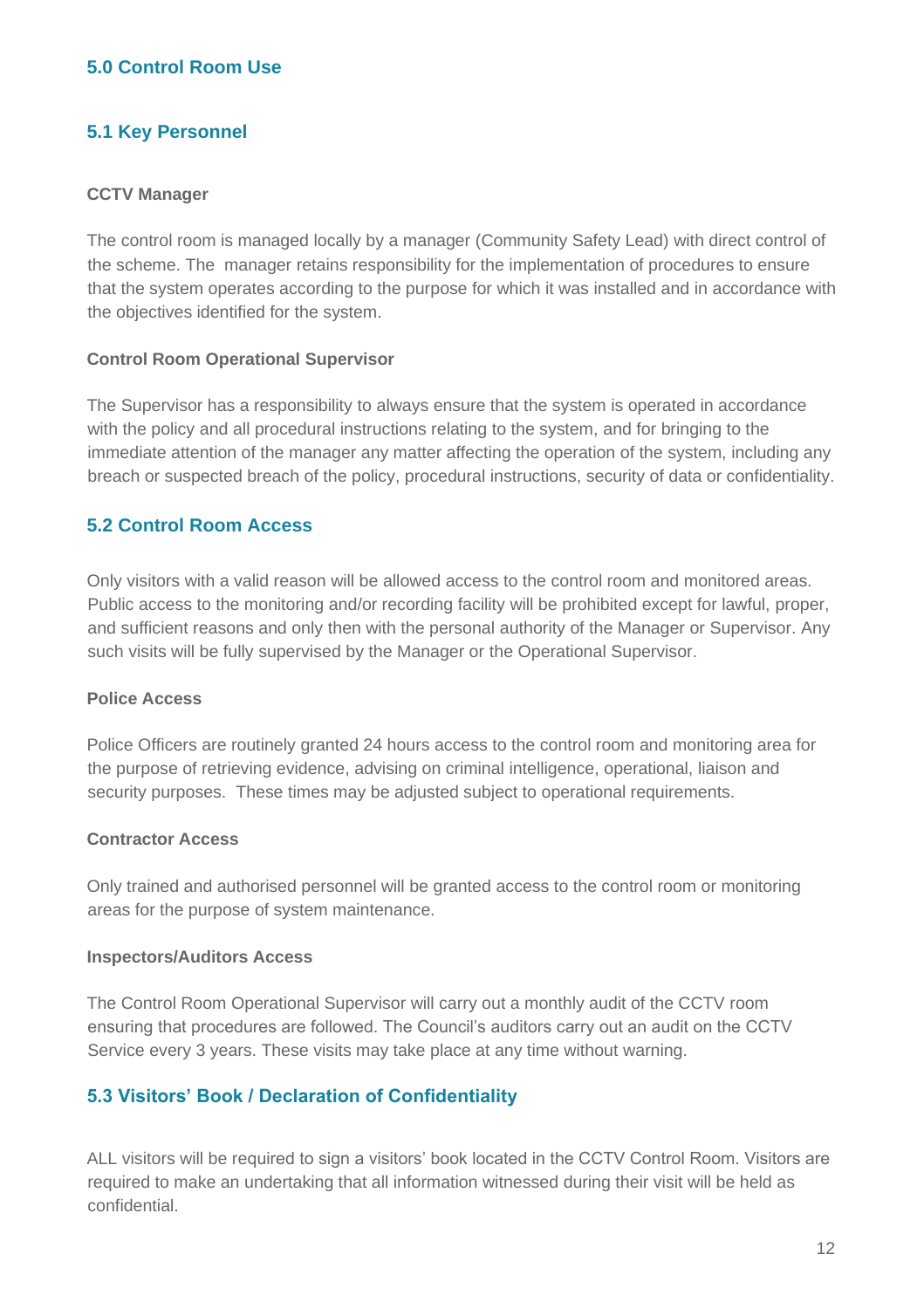# <span id="page-12-0"></span>**5.4 Control Room Physical Security**

Authorised personnel will normally be always present when the equipment is in use. If the monitoring facility is to be left unattended for any reason (i.e. bomb threats/fire drills/staffing etc) the room must be secured.

# <span id="page-12-1"></span>**5.5 Communications**

Several separate communication systems will be in operation within the control centre. All systems are to be used strictly in accordance with operating procedures laid down by the suppliers/users. For AIRWAVE the Council has been added to the Police Airwave Sharers List and holds a TEA2 licence. Any misuse of Police Systems within local authority/partnered control centres may lead to the removal of that system and/or disciplinary measures.

In the event of an incident being observed by a CCTV operator, contact will be made as per the procedures laid down by radio/telephone.

## <span id="page-12-2"></span>**5.6 Council Complaints Procedure**

Full details of the Council's complaints procedure is available through the website – [www.southkesteven.gov.uk](http://www.southkesteven.gov.uk/)

# <span id="page-12-3"></span>**6.0 Body Worn Video (BWV)**

#### <span id="page-12-4"></span>**6.1 Introduction**

This section sets out the Council's Policy and Procedural Guidelines for the use of Body worn CCTV cameras by Civil Enforcement Officers (Parking and when utilised for the issuing of fixed penalty notices for littering and dog fouling offences.) It enables employees to comply with the relevant legislation relating to video recording and outline the associated benefits to Civil Enforcement Officers (Parking) and the public. It also documents best practice procedures about integrity of data, images and video as well as its security and use.

The use of Body worn CCTV can provide several benefits which include a deterrent to acts of aggression or verbal and physical abuse towards Enforcement Teams and provides evidence to support Police/Environmental Crime investigations. Body worn CCTV will be used in an overt manner and emphasised by any Enforcement Officer wearing clear identification that it is a CCTV device. Prior to commencement of any recording, where possible, officers will give a clear verbal instruction that recording is taking place.

Body worn CCTV will not be used to gather evidence for Parking Enforcement purposes.

# <span id="page-12-5"></span>**6.2 Legislation**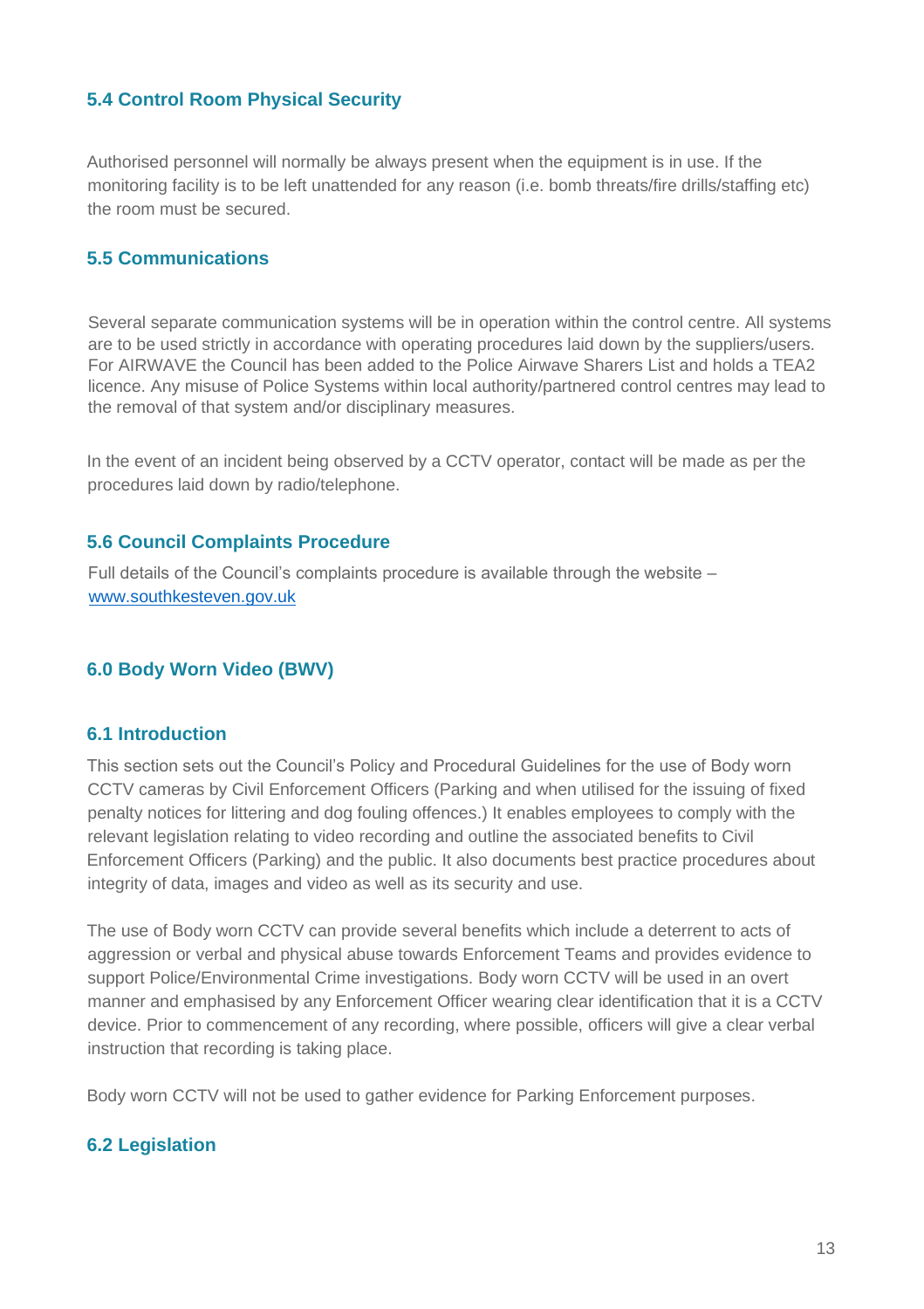The integrity of any video data recorded will be considered in accordance with the following legislation:

Data Protection Act 1998 Freedom of Information Act 2000 Human Rights Act 1998 CCTV Code of practice 2014

## Data Protection Act 1998

The Information Commissioner's Office is the regulator for the Act and has given guidance about use of Body worn CCTV equipment. This legislation regulates the processing of 'personal data' or 'sensitive personal data' whether processed on computer, CCTV, still camera or any other media. Any recorded image that is aimed at or may identify a particular person is described as 'personal data' and covered by this Act and will include images and audio captured using Body worn equipment. The use of Body worn CCTV in this guidance is 'overt use' meaning that equipment is not to be worn or used in a hidden or covert manner.

Where an individual asks to view footage, this is called a 'Subject Access Request' (see 6.4)

#### Human Rights Act 1998

Article 6 provides for the right to a fair trial. All images captured using a Body worn device have the potential to be used in court proceedings and must be safeguarded by an audit trail in the same way as any other evidence. Article 8 of the Human Rights Act 1998 concerns the right for private and family life, home, and correspondence. Recordings of persons in a public place are only public for those present at the time and can still be regarded as potentially private. Any recorded conversation between members of the public should always be considered private and users of Body worn equipment should not record beyond what is necessary when recording a confrontational situation.

The Council ensures that the use of Body worn CCTV is emphasised by officers wearing it in a prominent position (normally on their chest) and that its forward facing display is visible to anyone being recorded. Additionally, officers will wear identification that it is a CCTV device and make a verbal announcement, where practicable, prior to commencement of any recording. The Council will adhere to the CCTV code of practice 2014 in all aspects referring to Body Worn Cameras.

#### **Recording**

Recording must be incident specific. officers must not indiscriminately record entire duties or patrols and must only use recording to capture video & audio of specific incidents.

#### **Playback**

Any recordings made can only be played back by an authorised officer. Any request to view captured video by a member of the public, will need to be made in line with the 'subject access procedure'.

#### **Storage of Data**